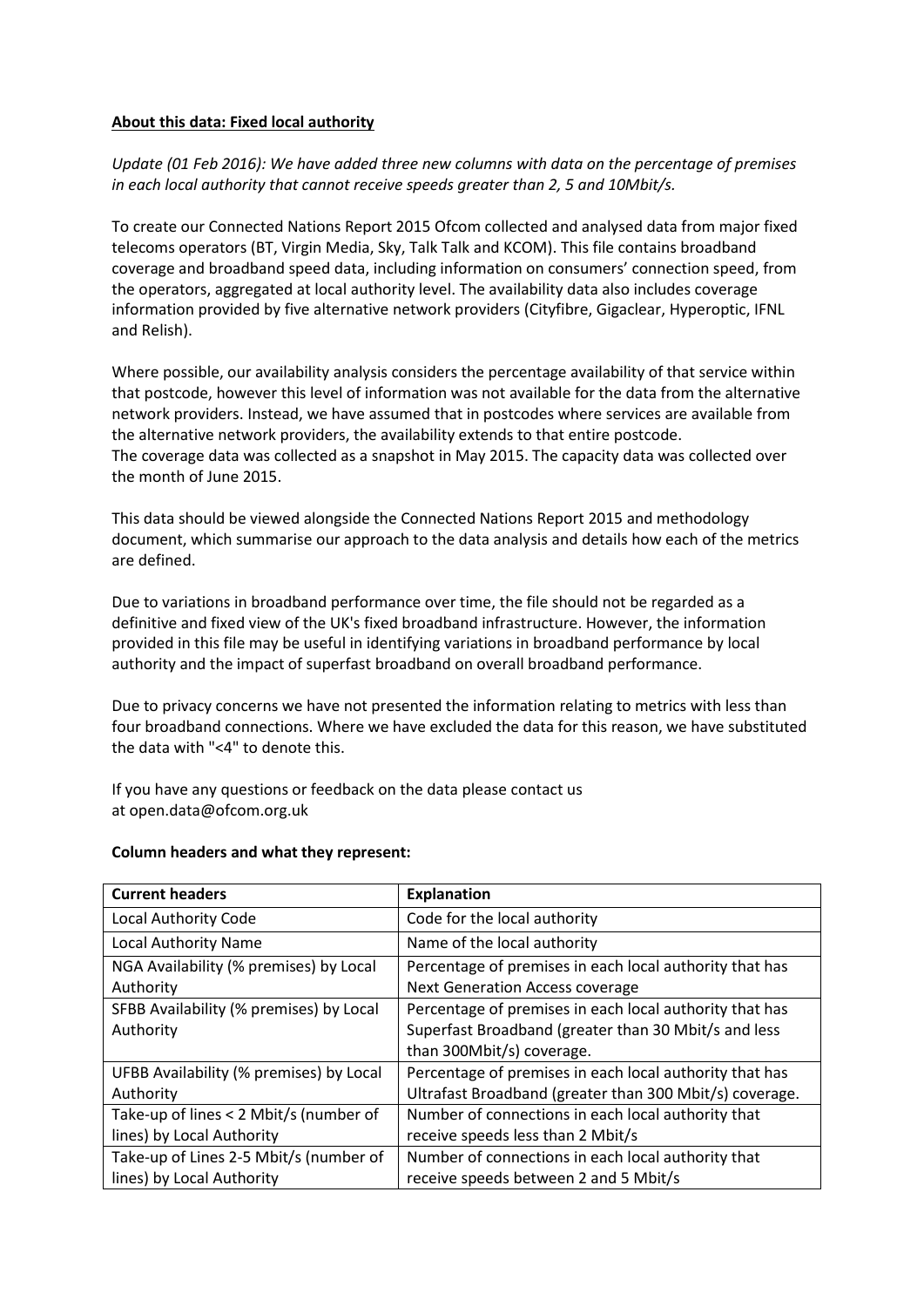| Take-up of Lines 5-10 Mbit/s (number         | Number of connections in each local authority that                                                                        |
|----------------------------------------------|---------------------------------------------------------------------------------------------------------------------------|
| of lines) by Local Authority                 | receive speeds between 5 and 10 Mbit/s                                                                                    |
| Take-up of Lines 10-30 Mbit/s (number        | Number of connections in each local authority that                                                                        |
| of lines) by Local Authority                 | receive speeds between 10 and 30 Mbit/s                                                                                   |
| Take-up of lines > 30 Mbit/s (number of      | Number of connections in each local authority that                                                                        |
| lines) by Local Authority                    | receive speeds greater than 30 Mbit/s                                                                                     |
|                                              | (Note this includes UFBB (greater than 300 Mbit/s) lines)                                                                 |
| Take-up of lines > 300 Mbit/s (number        | Number of connections in each local authority that                                                                        |
| of lines) by Local Authority                 | receive speeds greater than 300 Mbit/s                                                                                    |
| Average data downloaded by Local             | Average data downloaded of all connections in a local                                                                     |
| Authority (GB)                               | authority                                                                                                                 |
| Average data uploaded by Local               | Average data upload per line of all connections in a local                                                                |
| Authority (GB)                               | authority                                                                                                                 |
| Average download speed (Mbit/s) by           | Average download speed (in Mbit/s) of all connections in                                                                  |
| Local Authority                              | a local authority                                                                                                         |
| Median download speed (Mbit/s) by            | Median download speed (in Mbit/s) of all connections in                                                                   |
| Local Authority                              | a local authority                                                                                                         |
| Minimum download speed (Mbit/s) by           | Minimum download speed (in Mbit/s) of all connections                                                                     |
| Local Authority                              | in a local authority                                                                                                      |
| Maximum download speed (Mbit/s) by           | Maximum download speed (in Mbit/s) of all connections                                                                     |
| Local Authority                              | in a local authority                                                                                                      |
| Average download speed (Mbit/s) for          | Average download speed (in Mbit/s) of all connections in                                                                  |
| NGA lines by Local Authority                 | a local authority that satisfy the definition of being an                                                                 |
|                                              | <b>Next Generation Access line</b>                                                                                        |
| Average download speed (Mbit/s) for          | Average download speed (in Mbit/s) of all connections in<br>a local authority that do not satisfy the definition of being |
| non-NGA lines by Local Authority             | an Next Generation Access line                                                                                            |
| Average download speed (Mbit/s) for          | Average download speed (in Mbit/s) of all connections in                                                                  |
| Superfast BB lines by Local Authority        | a local authority that deliver speeds greater than 30                                                                     |
|                                              | Mbit/s                                                                                                                    |
|                                              | (Note this includes UFBB (greater than 300 Mbit/s) lines)                                                                 |
| Average download speed (Mbit/s) for          | Average download speed (in Mbit/s) of all connections in                                                                  |
| <b>Ultrafast BB lines by Local Authority</b> | a local authority that deliver speeds greater than 300                                                                    |
|                                              | Mbit/s                                                                                                                    |
| Average download speed (Mbit/s) for          | Average download speed (in Mbit/s) of all connections in                                                                  |
| basic BB (non-SF) lines by Local             | a local authority that deliver speeds less than 30 Mbit/s                                                                 |
| Authority                                    |                                                                                                                           |
| Average upload speed (Mbit/s) by Local       | Average upload speed (in Mbit/s) of all connections in a                                                                  |
| Authority                                    | local authority                                                                                                           |
| Median upload speed (Mbit/s) by Local        | Median upload speed (in Mbit/s) of all connections in a                                                                   |
| Authority                                    | local authority                                                                                                           |
| Minimum upload speed (Mbit/s) by             | Minimum upload speed (in Mbit/s) of all connections in a                                                                  |
| Local Authority                              | local authority                                                                                                           |
| Maximum upload speed (Mbit/s) by             | maximum upload speed (in Mbit/s) of all connections in a                                                                  |
| Local Authority                              | local authority                                                                                                           |
| Average upload speed (Mbit/s) for NGA        | Average upload speed (in Mbit/s) of all connections in a                                                                  |
| lines by Local Authority                     | local authority that satisfy the definition of being an Next                                                              |
|                                              | <b>Generation Access line</b>                                                                                             |
| Average upload speed (Mbit/s) for non-       | Average upload speed (in Mbit/s) of all connections in a                                                                  |
| NGA lines by Local Authority                 | local authority that do not satisfy the definition of being                                                               |
|                                              | an Next Generation Access line                                                                                            |